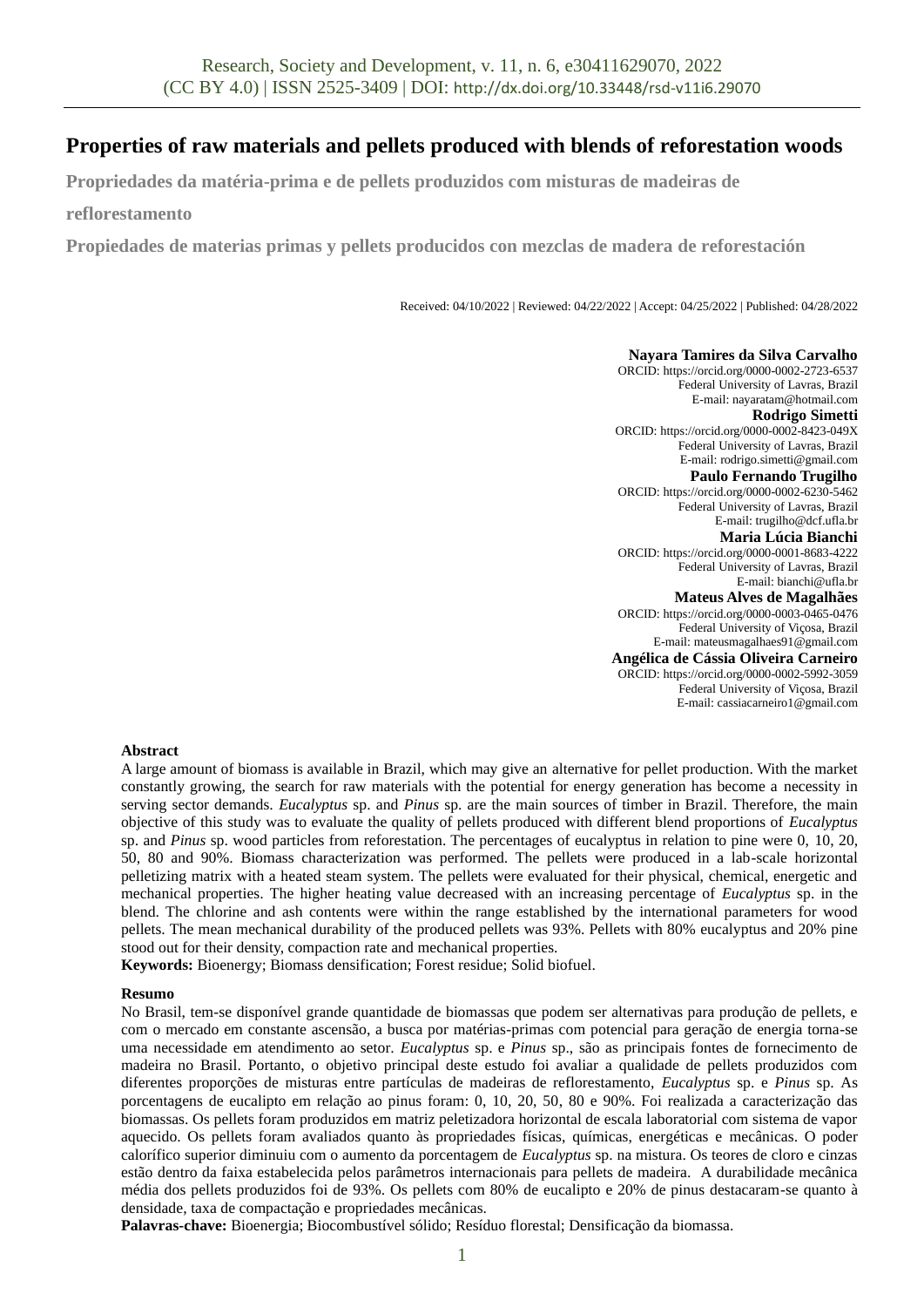### **Resumen**

En Brasil, hay una gran cantidad de biomasa disponible que puede ser alternativa para la producción de pellets, y con el mercado en constante crecimiento, la búsqueda de materias primas con potencial para la generación de energía se convierte en una necesidad para atender al sector. Eucalipto sp. y *Pinus* sp., son las principales fuentes de abastecimiento de madera en Brasil. Por lo tanto, el objetivo principal de este estudio fue evaluar la calidad de los pellets producidos con diferentes proporciones de mezclas entre partículas de madera de reforestación, *Eucalyptus* sp. y *Pinus* sp. Los porcentajes de eucalipto con relación al pino fueron: 0, 10, 20, 50, 80 y 90%. Se realizó la caracterización de las biomasas. Los gránulos se produjeron en una matriz de granulación horizontal a escala de laboratorio con un sistema de vapor calentado. Los pellets fueron evaluados en cuanto a propiedades físicas, químicas, energéticas y mecánicas. El poder calorífico superior disminuyó con el aumento del porcentaje de *Eucalyptus* sp. en la mezcla. Los contenidos de cloro y cenizas se encuentran dentro del rango establecido por las normas internacionales para pellets de madera. La durabilidad mecánica media de los gránulos producidos fue del 93%. Los pellets con 80% de eucalipto y 20% de pino se destacaron en cuanto a densidad, velocidad de compactación y propiedades mecánicas. **Palabras clave:** Bioenergía; Biocombustible sólido; Residuos forestales; Densificación de biomasa.

# **1. Introduction**

Bioenergy plays an important role in the deceleration of global warming processes. The uses of renewable energy sources to replace fossil fuels, as well as carbon capture and storage, are among the main mitigation options for achieving climate goals (Birdsey et al., 2018).

Much has been written on environmental issues related to the increasing use of woody biomass for bioenergy (Birdsey et al., 2018; Schlesinger, 2018). However, biomasses obtained from different sources have certain characteristics, such as the shapes and sizes of heterogeneous particles, a high humidity and a low energy density, making their use as solid biofuels more difficult (Castellano et al., 2015).

One of the possibilities for reducing or eliminating the main problems associated with the direct use of biomass is through compaction processes, such as pelletizing (Sette et al., 2016).

This technology improves the physical properties of the biomass and produces a more uniform, stable and more energy-intensive product to produce environmentally friendly fuels (Whittaker & Shield, 2017) and consequently solves the problems of transport, storage and handling of low-density materials, as reported by Ríos-Badrán et al. (2020).

The raw materials currently used for the production of solid biofuels are mainly wood waste, such as trimmings and sawdust (Hansted et al., 2016).

*Eucalyptus* wood pellets produced in Brazil are a promising option because eucalyptus is the most important forest species for the wood supply in the country (Eufrade et al., 2016). These wood pellets are similar to pine pellets, which are the main raw materials used worldwide for the production of this biofuel (Monedero et al. 2015).

Thus, the objective of this study was to evaluate pellets produced with different proportions of *Eucalyptus* sp. and *Pinus* sp. and to determine the blend that results in pellets with characteristics more favorable toward domestic and industrial use.

# **2. Methodology**

# **2.1 Collection and preparation of the raw material:** *Eucalyptus* **sp. (E) and** *Pinus* **sp. (P)**

The raw material used for the execution of this work was provided by a pellet sector company located in Ressaquinha - Minas Gerais, Brazil. The raw material consists of *Eucalyptus* sp. and *Pinus* sp., with dimensions close to 5 mm. The particles of *Eucalyptus* sp. are derived from the mechanical processing of the commercial eucalyptus species found in the region of the company and were obtained from hulled wood. The *Pinus* sp. particles are from sawmill waste, which is also located in the region.

After the raw material was collected, 7 (seven) treatments were prepared, as described in Table 1. Subsequently, the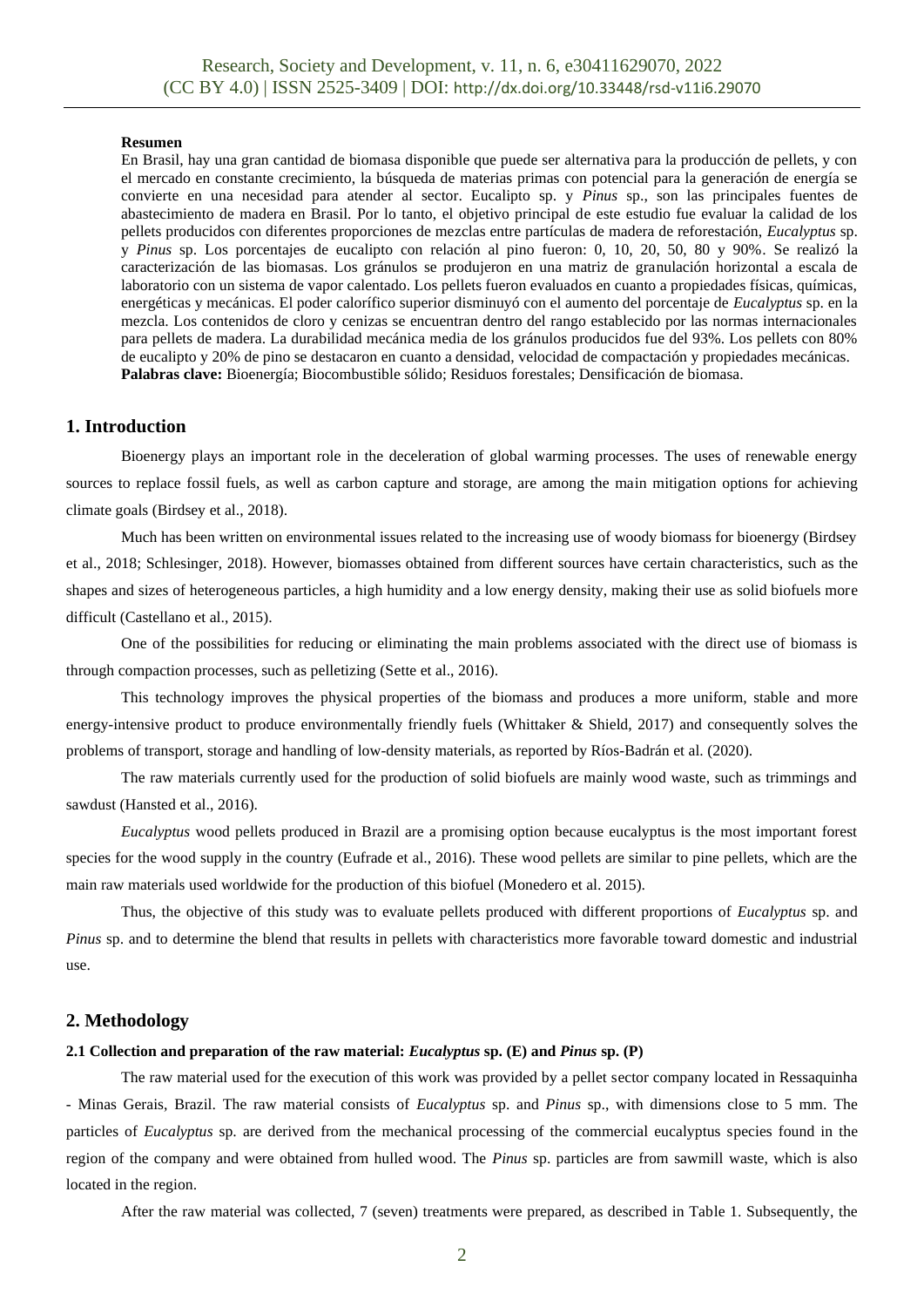moisture of the treatments was adjusted to  $16 \pm 2\%$ , on a dry basis.

| <b>Treatments</b> | Composition of mixtures (Dry dough base) |           |  |
|-------------------|------------------------------------------|-----------|--|
|                   | Eucalyptus sp.                           | Pinus sp. |  |
| 1                 | 100%                                     | 0%        |  |
| 2                 | 90%                                      | 10%       |  |
| 3                 | 80%                                      | 20%       |  |
| 4                 | 50%                                      | 50%       |  |
| 5                 | 20%                                      | 80%       |  |
| 6                 | 10%                                      | 90%       |  |
| 7                 | 0%                                       | 100%      |  |

|  |  |  |  | Table 1. Composition of treatments. |
|--|--|--|--|-------------------------------------|
|--|--|--|--|-------------------------------------|

Source: Authors.

### **2.2 Characterization of the raw material**

The proportions of *Eucalyptus* sp. and *Pinus* sp., i.e., the 7 (seven) treatments, were assessed for the following characteristics:

The moisture, on a dry basis, was determined according to the DIN EN 14774-1 standards (Deutsches Institut Für Normung - DIN, 2010).

The determination of the bulk density of the treatments was performed using a 100 cm<sup>3</sup> graduated cylinder filled with the sample. The filled cylinder was weighed on a scale with a precision of 0.1 g. The bulk density was calculated using the ratio between the obtained mass and the sample volume (100 cm<sup>3</sup>).

The extractive contents were determined according to the TAPPI 204 cm-97 standard (Technical Association of the Pulp and Paper Industry - TAPPI, 1997). The total lignin was determined following the procedures of the TAPPI T 222 om-02 standard (Technical Association of the Pulp and Paper Industry - TAPPI, 2002).

Holocellulose was obtained by the difference, according to Equation 1.

 $HOL = 100 - EXT - TI - AS$  (1)

In which:

- HOL: Holocellulose (%);

- TL: Total lignin (%);

 $- AS: Ash (%)$ .

The immediate chemical characterization used to quantify the volatile materials, such as ash and, by difference, fixed carbon, was obtained according to the description of the ASTM D1762-84 standard (American Society for Testing Materials - ASTM, 2007).

Quantification of the chloride (Cl-) for the *Eucalyptus* sp. and *Pinus* sp. samples was performed by the decomposition of the samples via microwave-initiated combustion (Multiwave 3000®, Microwave Sample Preparation System). Chlorine determination was performed using an ion chromatograph (Professional 850, Metrohm, Switzerland), equipped with a conductivity detector.

The determination of the higher heating value (HHV) was performed using an IKA C-200 digital calorimeter according to the procedures described in ASTM E711-87 (American Society for Testing Materials ASTM, 2004).

# **2.3 Pelletizing process**

Approximately 3 (three) kg of pellets were produced per treatment (Table 1), except for Treatment 1. The limitation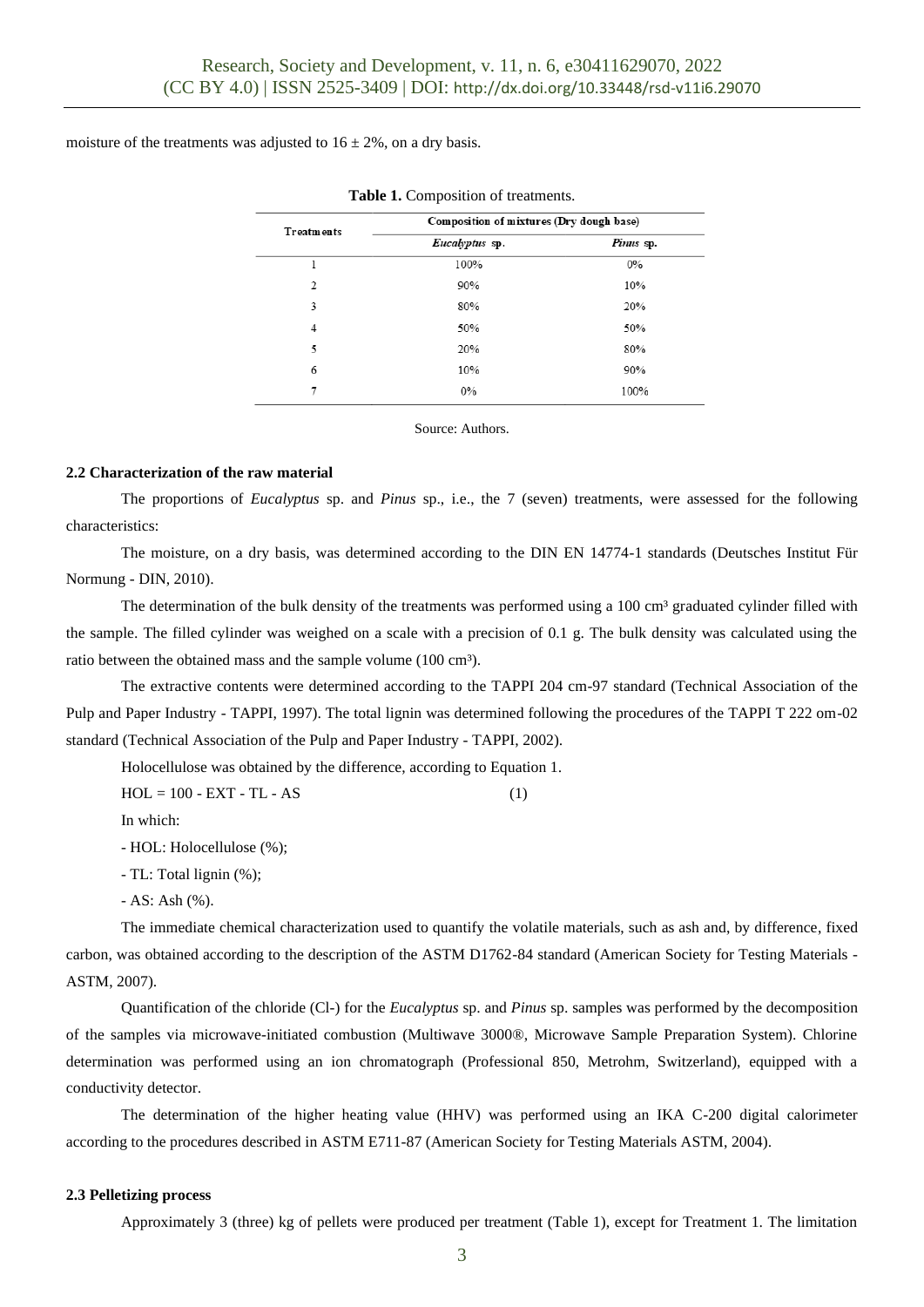of the pelletizer prevented the production of 100% eucalyptus pellets.

The densification process of the treatments was performed in a laboratory pellet press (Amandus Kahl) model 14-175 with a capacity of 30 kg h-1 and a horizontal flat matrix with 6 mm diameter channels.

The mean pelletizing temperature was approximately 105 °C, and the rotational speed of the rollers was 1,500 rpm. A pellet feed system consisting of an electric motor, a speed controller and an endless screw with steam injection produced by an autoclave was used. The injected vapor was at a pressure between 0.5 and 1 kgf cm-².

After production, the pellets were cooled to room temperature and conditioned in plastic bags until testing.

### **2.4 Characterization of the pellets**

### **2.4.1 Physical properties**

Determination of the moisture, on a dry basis, and the bulk density of the pellets was performed according to the same methodologies used for the characterization of the raw materials.

The unit bulk density of the pellets was determined using the stereometric method, i.e., the volume was calculated considering the cylindrical shape of the pellets, and the mass was obtained with the use of a precision scale of 0.01 g. A measurement of 100 pellets per composition was performed, similar to the procedure adopted by Silva et al. (2020).

The compaction rate was obtained by the ratio between the bulk density of the pellets and the bulk density of the biomass or the blend between them.

### **2.4.2 Chemical properties**

The pelleting process does not alter the chemical properties of the raw materials (Maraver et al., 2015). Therefore, for the chemical characterization of the pellets, the same values found for the treatments before the pelleting process were considered.

### **2.4.3 Energy properties**

The higher heating value (HHV) used to calculate the energy properties was the same as that obtained for the treatments before pelletizing. This similarity is as Sette et al., (2018) verified, who worked with the densification of the hybrid *Eucalyptus grandis* x *Eucalyptus urophylla* by means of briquetting and concluded that the HHV values before and after the process are not different.

Thus, the unit energy density of the pellets, the product of the unit density of the pellets and the mean higher heating value (HHV) were calculated.

The bulk energy density of the pellets was obtained by the product of the bulk densities (bD) and the mean higher heating value (HHV).

#### **2.4.4 Mechanical properties**

The mechanical durability and the percentage of fine particles (particles smaller than 3.15 mm) were determined using the Ligno-Tester equipment, Holmen®, according to the DIN EN 15210-1 standard (Deutsches Institut Fur Normung - DIN, 2010b).

The hardness or resistance to manual compression, in kg, was determined using a manual durometer with an Amandus Kahl scale of 0 to 100 kg. One pellet was added to the hardness tester at a time with an increasing load until the sample fractured. Then, the maximum load that a pellet could withstand before breaking was registered. Twenty-five pellets were considered for each treatment.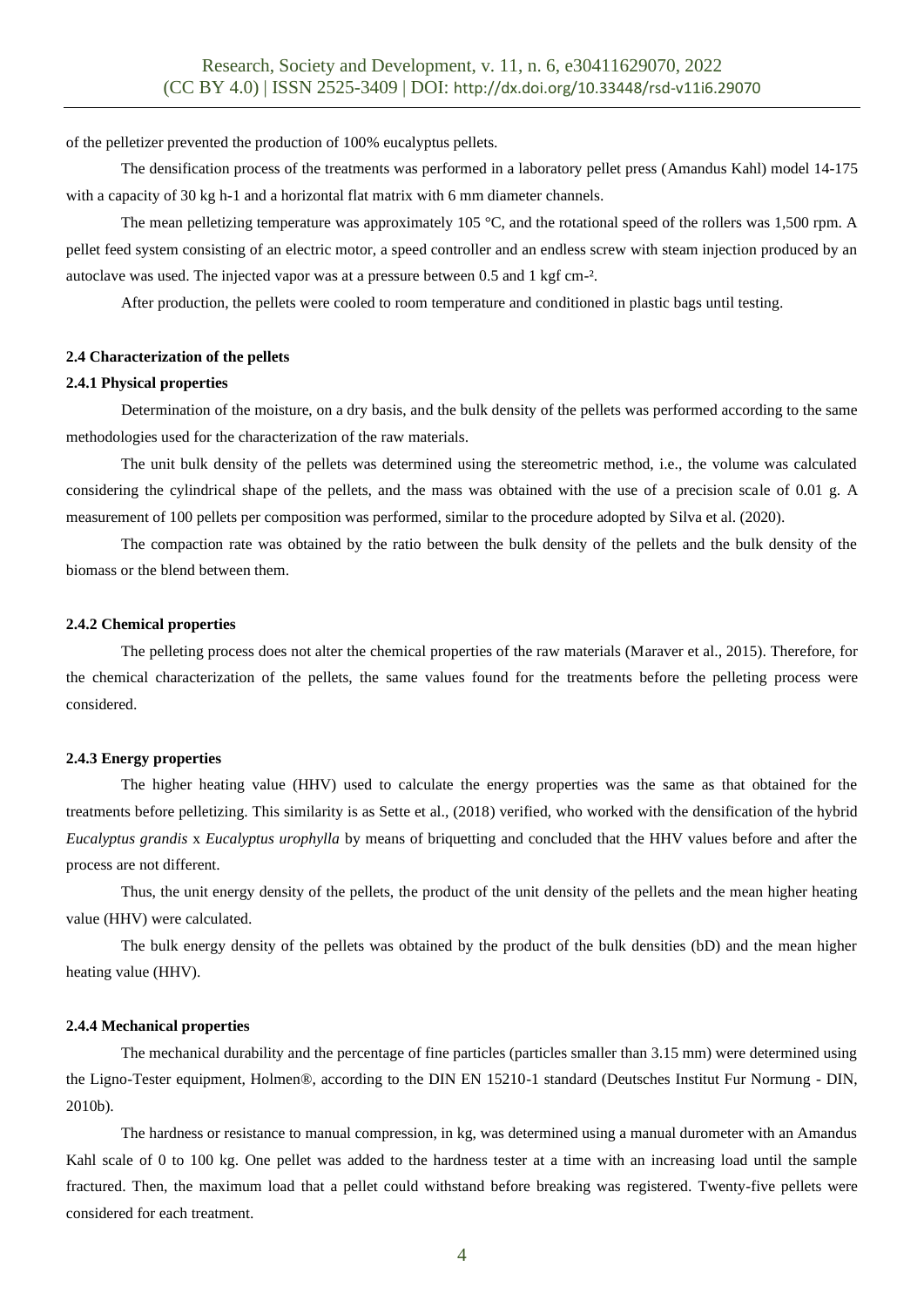### **2.5 Statistical analysis of the data**

The experiment was conducted according to a completely randomized design (CRD) with seven treatments for the biomass characterization and six treatments for evaluating the pellets produced with the blend between them.

The results were subjected to an analysis of variance (ANOVA), using the F test at a 5% significance level to verify the differences between the treatments. A regression analysis was performed with significant differences between the treatments.

The appropriate model was adjusted by considering the coefficient of determination  $(R<sup>2</sup>)$ , the residual standard error and the residual distribution when significant differences between treatments were established.

All statistical analyses were performed using R software, version R version 3.5.1. (R Foundation for Statistical Computing, 2018).

# **3. Results and Discussion**

### **3.1 Characterization of biomasses**

On a dry basis, the moisture of the analyzed treatments after conditioning was  $16 \pm 2\%$ . It is known that the biomass moisture is an important factor because it affects the pellet quality (Samuelsson et al. 2012). Water also plays a significant role in the pelletizing process and may act as a bonding agent that affects the mechanical durability. In addition to being negatively correlated with friction during pelletizing, it functions as a lubricant, which lowers the friction in the pelletization matrix (Kaliyan & Morey, 2009).

Studies have indicated that the biomass moisture for the production of pellets is between 5 and 12% (Li & Liu, 2000; Obernberger & Thek, 2010), showing that ideal moisture varies for different types of raw material and production configurations, possibly due to the chemical composition of the material and particle size.

The bulk density of the treatments (Figure 1) varied between 186.66 and 229.00 kg m-3. According to Tumuluru et al. (2011), the bulk density of sawdust ranges from 150 to 250 kg m-3. Thus, all the values obtained are consistent with the values found by Tumuluru et al. (2011).







The higher heating value (HHV) expresses the amount of energy contained in a mass of completely dry wood. This value consists of one of the most important properties to characterize a material as fuel (Gillespie et al., 2013). In this respect, different percentages of eucalyptus were observed in the biomass blend (Figure 2). In general, treatments with higher pine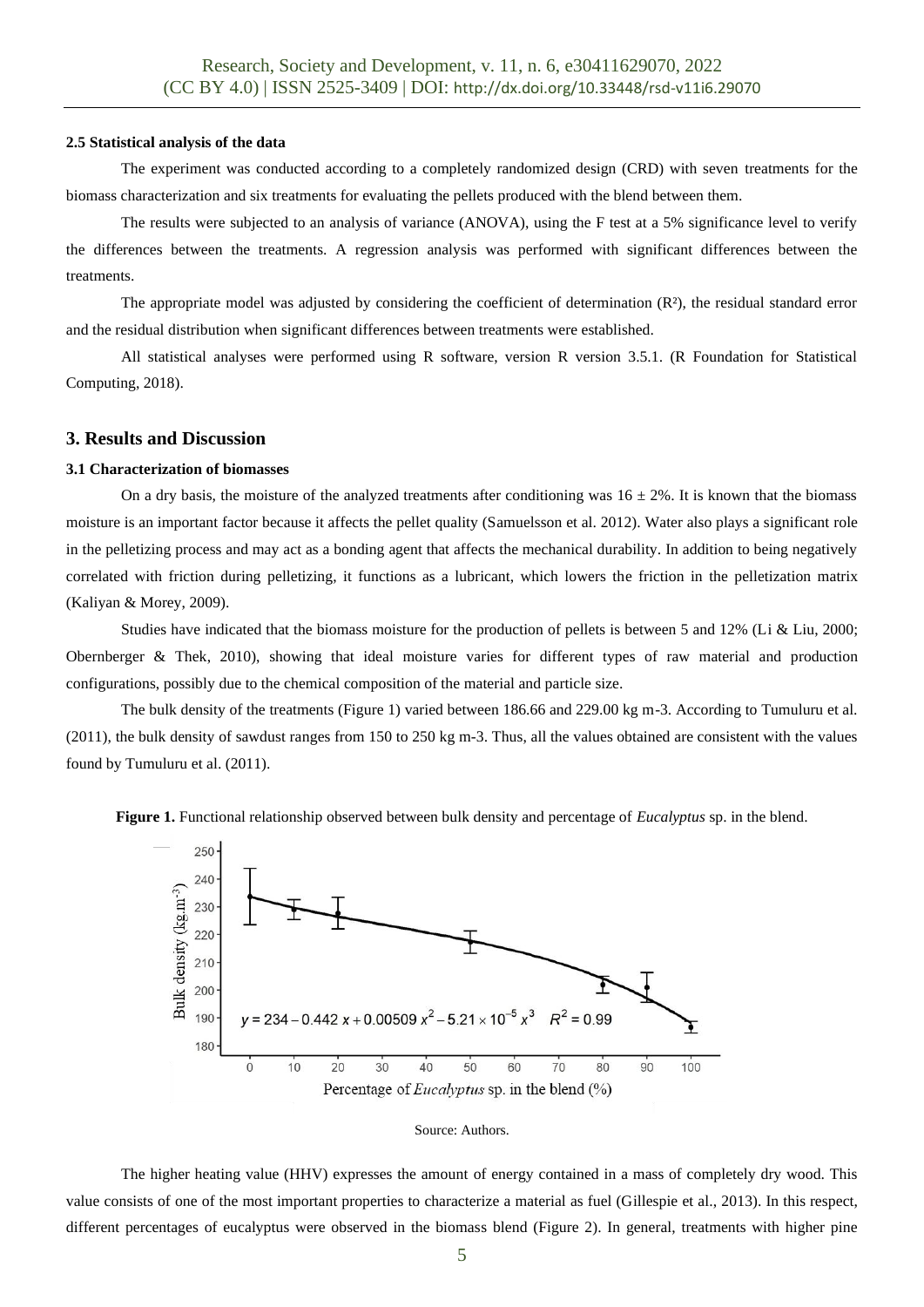proportions showed higher HHV values, possibly due to the chemical nature of the extractives present in this biomass, as well as the quantity and type of lignin (Van Loo and Koppejan, 2009). The highest mean value was 20.08 MJ ∙ kg-1 (100% pine), and the lowest was 18.85 MJ ∙ kg-1 (100% eucalyptus).

**Figure 2.** Functional relationship observed between higher heating value (HHV) and percentage of *Eucalyptus* sp. in the blend.





Similar HHV ranges have been reported for several species of wood and energy crops in the literature (Telmo & Lousada, 2011; Carroll & Finnan, 2012; Acda, 2015).

Lignin, extractives and ash contents are fundamental for the selection of lignocellulosic materials for energy production because they directly influence the heating value of the materials either positively or negatively (Paula et al., 2011; Demirbas, 2001).

Figure 3 shows that the percentage of eucalyptus in the blend had an effect. According to the fitted curve, the lignin content decreased up to approximately 30% of the eucalyptus in the blend, and then, it increased up to 70% and decreased cubically. The observed behavior for lignin could not possibly have been expected due to uncontrolled random factors.

**Figure 3.** Functional relationship observed between lignin contents and percentage of *Eucalyptus* sp. in the blend.



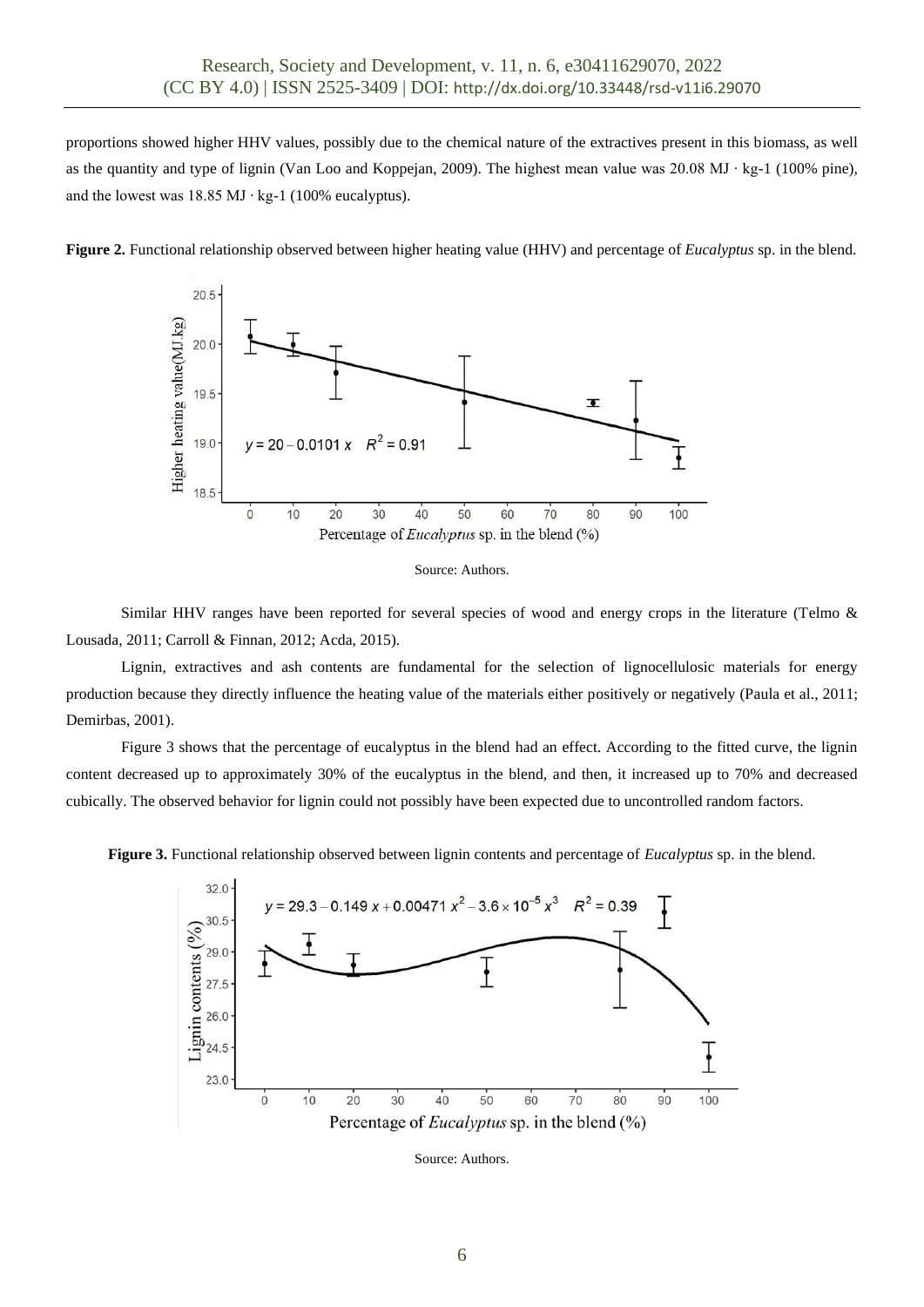For pelletization, higher lignin contents are required because lignin acts as a natural bonding agent between particles, contributing positively to the mechanical properties (Kaliyan; Morey, 2010; Carroll; Finnan, 2012) and the heating value. The values found for the total lignin are consistent with those found in the literature for eucalyptus wood, with a mean value of 24.05%, and for Pinus, with a mean value of 28.45% (Pereira et al., 2016; Siqueira, 2017).

For the level of extractives (Figure 4), the percentage of eucalyptus in the blend had a significant effect. The lowest levels of extractives were found in treatments with 100 and 90% eucalyptus, i.e., those that contained none or the smallest amount of pine in their compositions.

**Figure 4.** Functional relationship observed between level of extractives and percentage of *Eucalyptus* sp. in the blend.



#### Source: Authors.

[Extractives](https://www-sciencedirect.ez26.periodicos.capes.gov.br/topics/engineering/extractives) have a double effect on the process of pelletization; they form a weak boundary layer that prevents the particles from bonding strongly but also from producing a lubricating effect, resulting in less friction within the matrix channels (Castellano et al., 2015).

The holocellulose content, which represents the sum of cellulose and hemicelluloses, makes up the highest percentage of the chemical composition of lignocellulosic materials. There was a significant effect on the percentage of eucalyptus in the blend (Figure 5). The pattern of the relationship found is dependent on the results of the lignin content, the total extractives, and the ash because the treatments with higher lignin contents and extractives resulted in a lower holocellulose content, as observed for the materials with 10 and 0% eucalyptus (Treatments 6 and 7, respectively).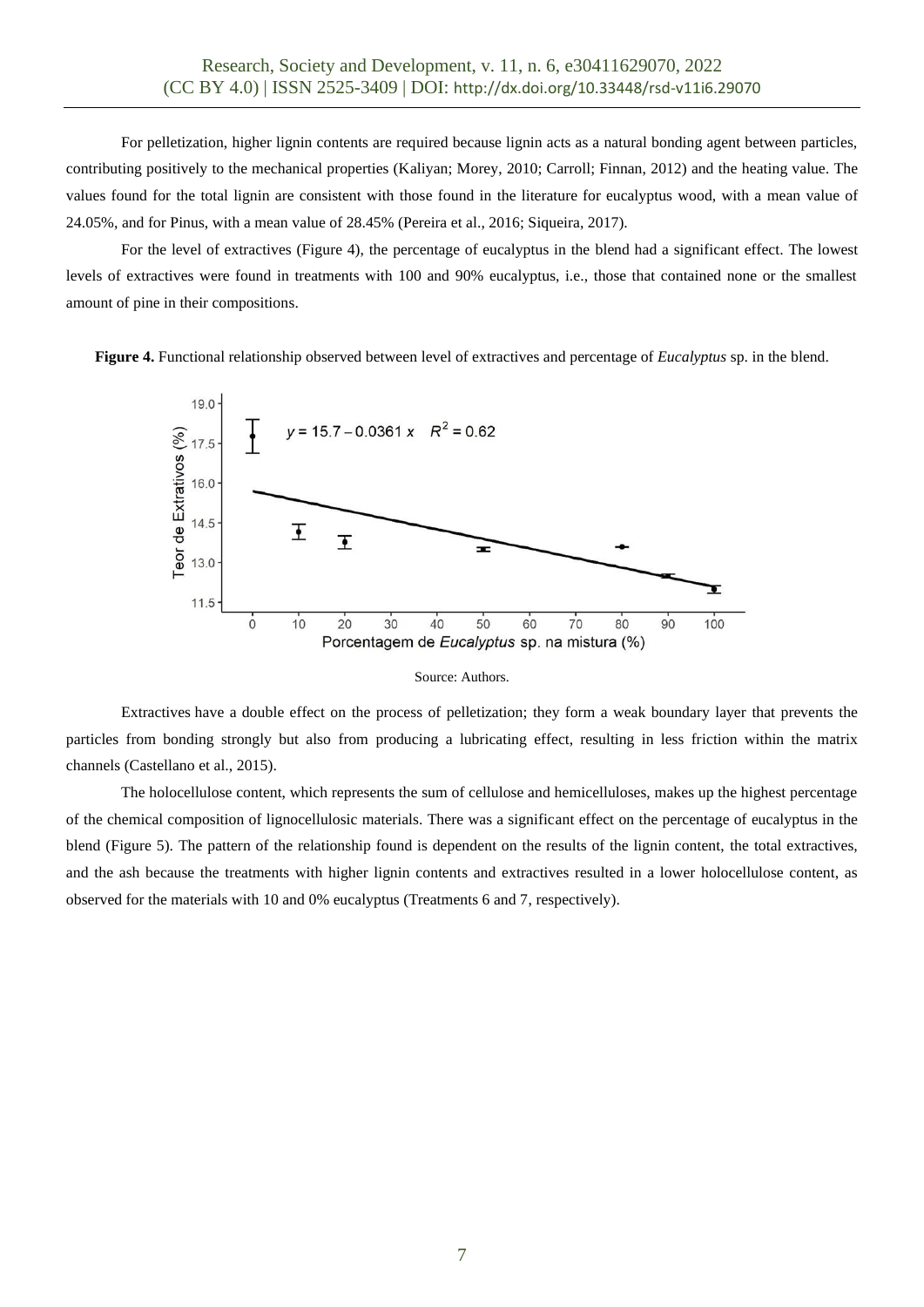



#### Source: Authors.

The results of the regression for volatile materials are shown in Figure 6. High values of volatile materials are favorable because they contribute decisively to help in the ignition of the fuel (Poddar et al., 2014); this assistance occurs because at the time of combustion,  $CO_2$ ,  $CH_4$  and  $H_2$  are emitted, facilitating the ignition of the pellets. The values found are consistent with those described by Sette et al. (2018) for *Eucalyptus urograndis* wood*,* whose values were 83.1%, 0.3% and 16.7% for volatile, ash and fixed carbon materials, respectively. They also agree with the mean values reported by Protásio et al. (2015) for Pinus residual wood pellets, which were 84.5%, 0.3% and 15.2% for volatile materials, ash, and fixed carbon, respectively.

**Figure 6.** Functional relationship between the content of volatile materials and the percentage of *Eucalyptus* sp. in the blend.



#### Source: Authors.

It can be inferred that blend with 90 and 80% eucalyptus resulted in pellets with lower ignition temperatures because the greater amount and rapid emission of volatile materials are factors that contribute decisively to accelerating the ignition of the fuel at lower temperatures (Moon et al., 2013).

In contrast, other fuels with a higher fixed carbon content (Figure 7) tend to burn more slowly, have a higher thermal stability, and have a higher-than-mean ignition temperature.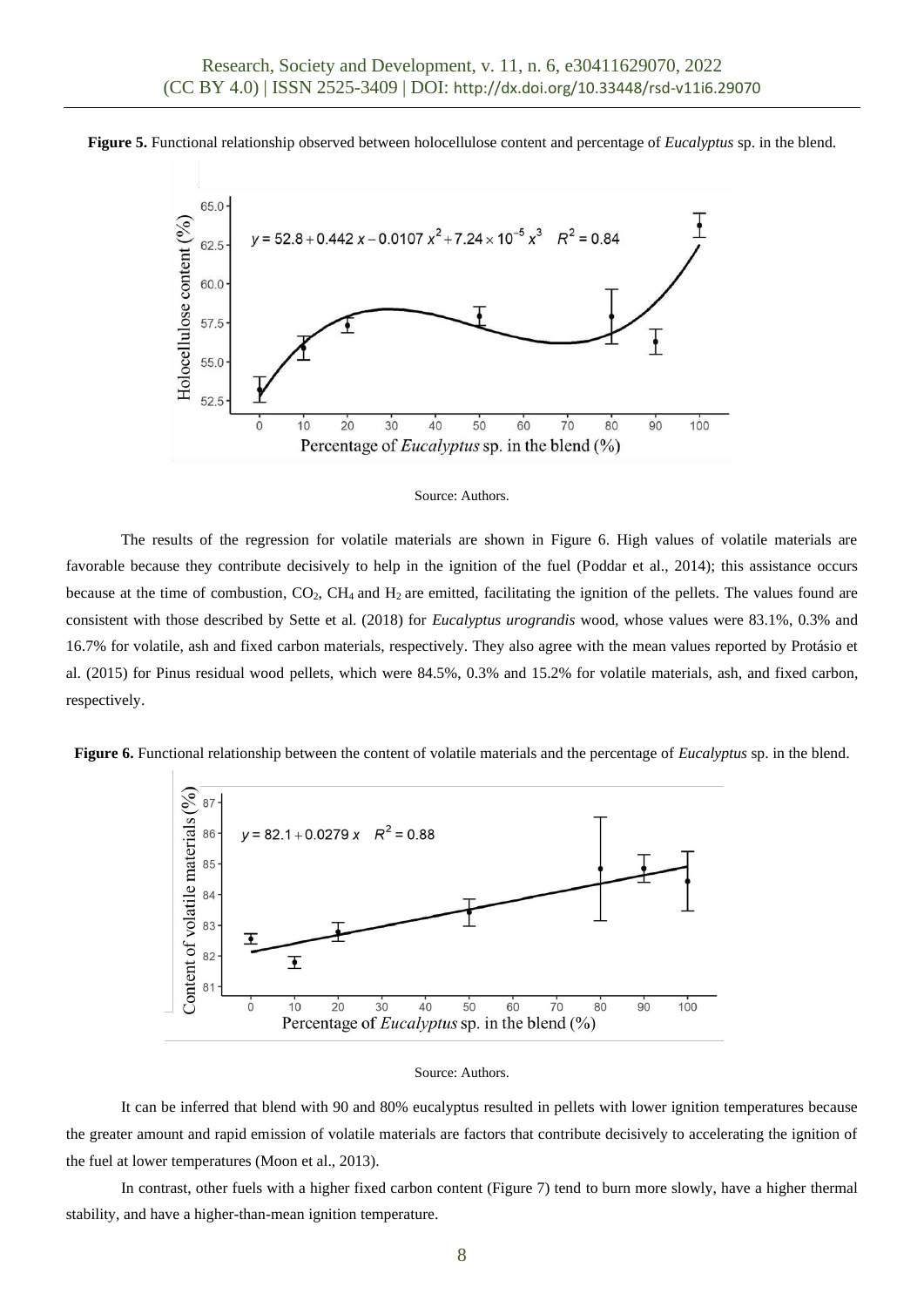



The fixed carbon content ranged from 14.72% (80% eucalyptus, Treatment 3) to 17.73% (10% eucalyptus, Treatment 6). The best results were found for 20, 10 and 0% eucalyptus (Treatments 5, 6 and 7, respectively).

The ash content (Figure 8) was slightly higher in the treatments with higher quantities of pine in the blend. This outcome may occur because particles from sawmill waste are more susceptible to contamination during material processing. The eucalyptus particles come from processing the hulled wood, which is performed in the company with due care.





#### Source: Authors.

Ashes are undesirable components in industrial processes and, mainly, in the domestic use of biomass (residential heating). Many studies have pointed to ash as a component that can assist in the prediction of HHV (Cordero et al., 2001; Shen et al., 2010). However, this negative relationship between ashes and HHV did not occur in this study. The increase in ash content was not sufficient to negatively affect the higher heating value.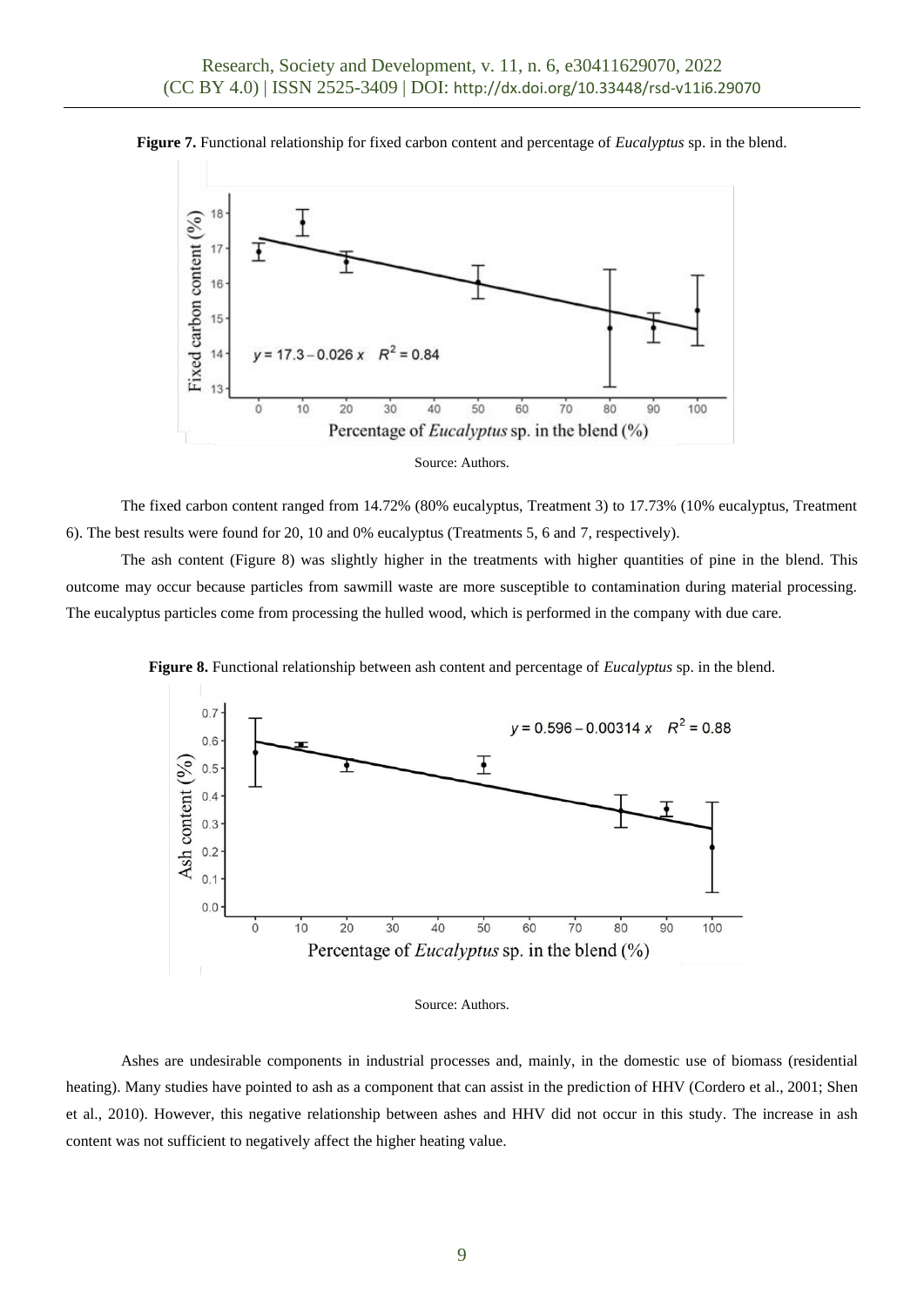The low ash content is one of the characteristics of eucalyptus, which makes it viable for use as an energy source when values are below 1% (Gominho et al., 2012) because a high ash content is a parameter that can determine the exclusion of the raw material for pellet production (Pereira, 2014).

Chlorine is not part of the chemical composition of wood and is mainly present due to contamination with precipitation water from tropical regions. This water comes mainly from oceans with a high evaporation and molar concentrations of inorganic ions, containing the chlorine element, at high rates (NaCl), which are absorbed in the biomass during its growth process (Stumm & Morgan, 1970; Riley & Chester, 1971; Keene et al., 1986; Mello, 2001).

Chlorine triggers the formation of compounds such as HCl, dioxins and furans, in addition to causing corrosion in the internal metallic parts of boilers and chimneys (Escobar, 2016).

The chlorine contents of *Eucalyptus* sp. and *Pinus* sp. were less than 10 μg ∙ g-1 (microgram of the element per gram of sample). This outcome indicates that the material used is feasible, in this regard, for pelleting because it meets the requirements of the main international standards for the marketing of wood pellets—for example, ISO 17225-2 (2013), which establishes a value lower than or equal to 0.02% chlorine in the sample.

#### **3.2 Characterization of pellets**

The moisture of the treatments decreased from  $16 \pm 2\%$  to values below 10% (dry basis) because part of the moisture of the biomass is lost through the friction heat developed in the matrix due to compression and extrusion. The low moisture content in the pellet production is recognized as an important parameter for rationalizing long-distance transportation systems from Brazil to Europe (Cavalett et al., 2018).

The regression results (Figure 9) showed a significant effect for the percentage of eucalyptus. A greater difference in the moisture was observed for Treatments 2 and 3 (90 and 80% eucalyptus, respectively) in relation to the others. This difference most likely occurred because these treatments had higher retention times in the pelletizer due to the greater hardness of the material (greater percentage of eucalyptus) and, consequently, a higher friction and temperature inside the matrix (Filbakk et al., 2011; Larsson et al., 2008).



**Figure 9.** Functional relationship between pellet moisture and percentage of *Eucalyptus* sp. in the blend.

Source: Authors.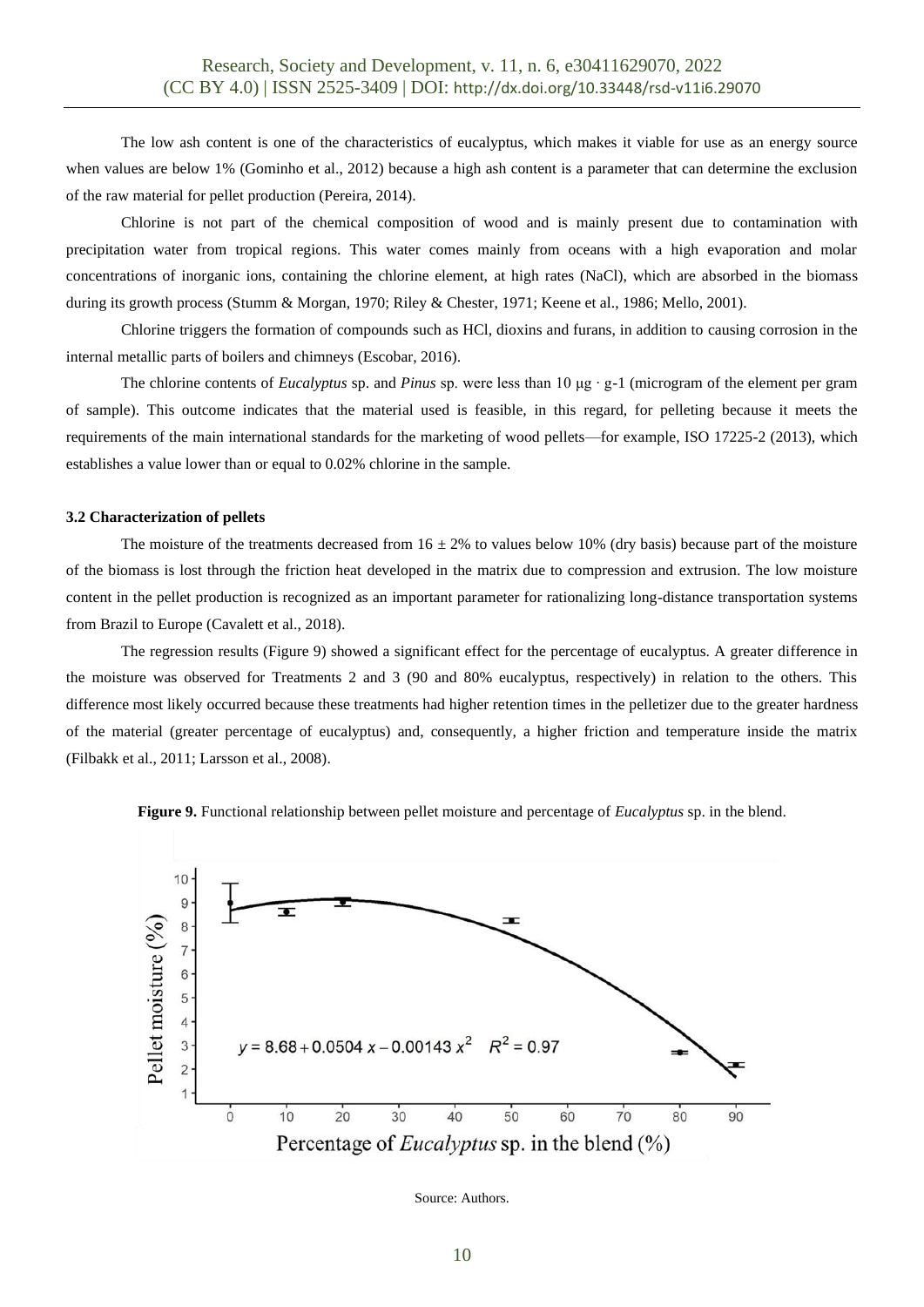Thus, a higher initial moisture content decreases the friction, which results in a reduced matrix temperature (Filbakk et al., 2011) and a decrease in the use of electric energy.

Regarding the bulk density of the pellets (Figure 10), higher bulk density values were observed for treatments with higher percentages of eucalyptus (90 and 80% eucalyptus), which coincide with treatments with lower biomass bulk densities pelletization.

**Figure 10.** Functional relationship between the bulk density of pellets and the percentage of *Eucalyptus* sp. in the blend.



#### Source: Authors.

In this regard, it is desirable to obtain higher bulk density values because factors such as transportation costs and energy density are essential in the economic viability of biomass energy use; indeed, they allow for more energy per unit volume to be transported (Stelte et al., 2011).

The energy density indicates the amount of energy stored per material volume (Sette et al., 2016). Bulk energy density is a function of the bulk density of pellets and HHV. Therefore, the density can be considered to be the main quality index for the energy use of biomass fuels because it directly influences the energy density (Protásio et al., 2015).

Thus, the bulk energy density that was observed (Figure 11) had a pattern similar to that observed for the bulk density.

The bulk energy density of the pellets behaved in a cubic manner. It decreased until there was an approximately 20% proportion of eucalyptus in the blend, grew until having nearly 80% eucalyptus and decreased again until the treatment had 90% eucalyptus.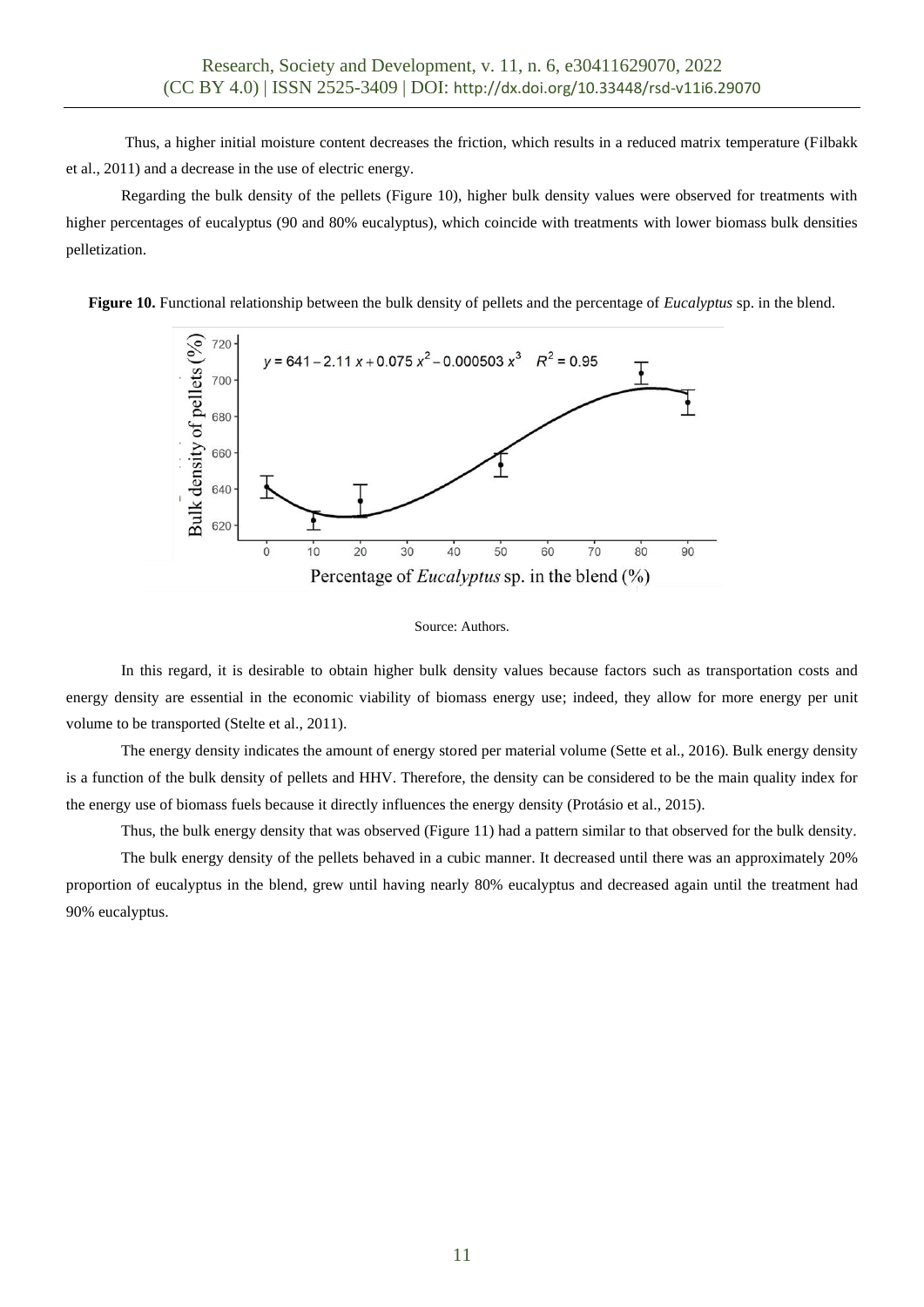**Figure 11.** Functional relationship between the bulk energy density of pellets and the percentage of *Eucalyptus* sp. in the blend.



#### Source: Authors.

Regarding the bulk density of the pellets, higher values were observed in relation to the bulk density because the empty spaces between the pellets were not considered for the calculation of the bulk density. A better adhesion results in a higher unit density of the pellets because they expand less compared to pellets with poor bonds between the particles.

The unit density of the pellets was significantly influenced linearly by the percentage of eucalyptus in the blend (Figure 12). As occurred for the bulk density, the highest values of the unit density correspond to 90 and 80% proportions of eucalyptus in the blend, with 1200.3 and 1213.3 kg m-3, respectively.

**Figure 12.** Functional relationship between the unit density of pellets and that of *Eucalyptus* sp. in the blend.



As for the bulk energy density, the unit energy density depends on the HHV. The fitted curve for the unit energy density of the pellets is shown in Figure 13. The behavior of this property was similar to that of the bulk energy density for all treatments.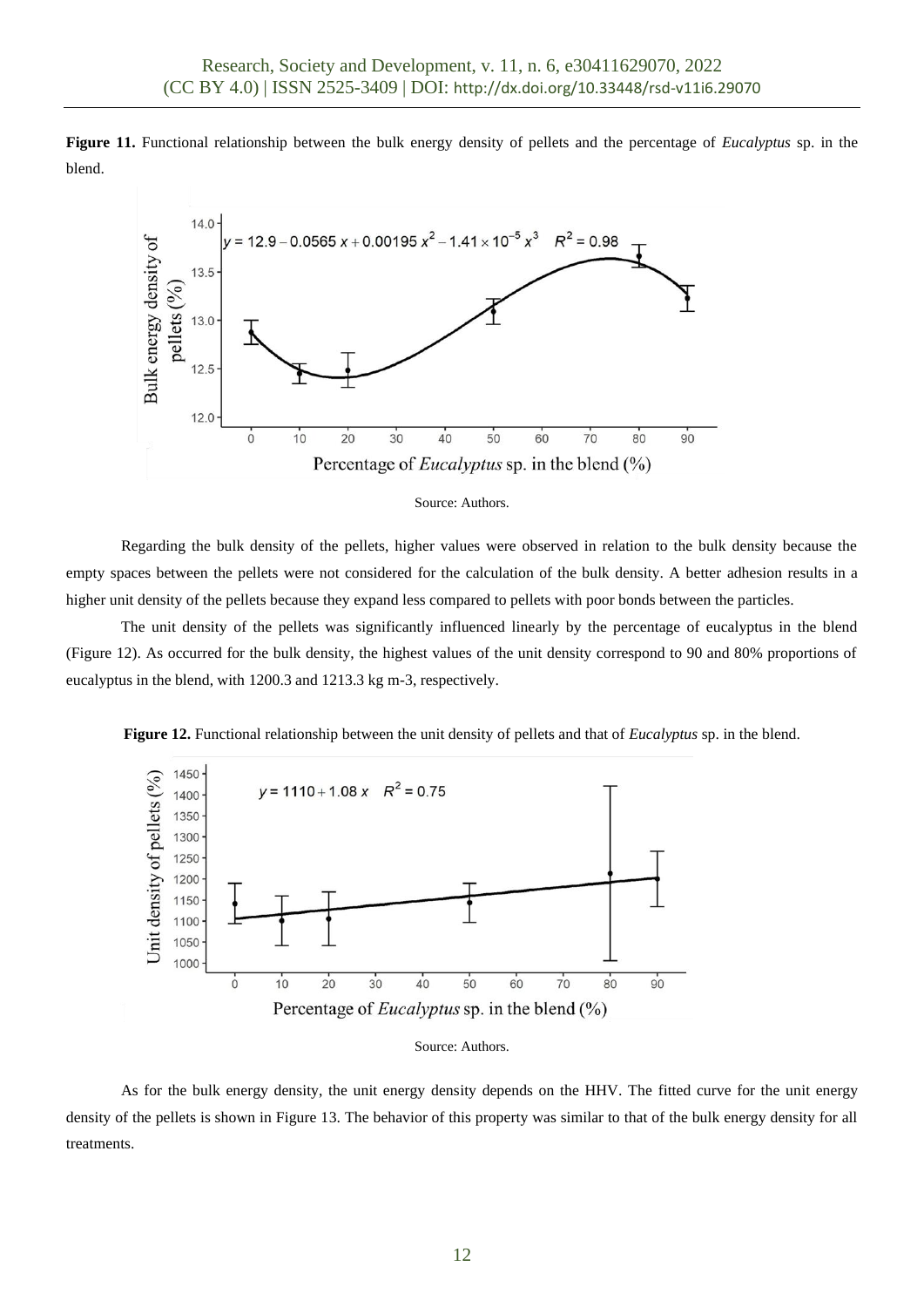**Figure 13.** Functional relationship between the unit energy density of pellets and the percentage of *Eucalyptus* sp. in the blend.



#### Source: Authors.

Pellets with higher bulk energy density and higher unit density values have a direct influence on transportation and storage because fuels with higher energy densities allow for optimizing transportation, reducing costs, and increasing the transportation distance, in addition to storing greater amounts of energy per transportation volume over a long period of time. Treatments 2 and 3 (90 and 80% eucalyptus, respectively) are thus highlighted due to the higher mean values obtained, with 23.54 and 23.08 gJ m-3, respectively.

The mean values of the compaction rate of the treatments are presented in Table 2. Note the higher compaction rate in treatments 2 and 3, which are responsible for the higher percentages of eucalyptus in its composition and the lower bulk densities of the biomass before pelletization.

| Treatments | Eucalyptus sp. Percentage<br>(%) | Compression Rate |
|------------|----------------------------------|------------------|
| 2          | 90                               | 3,38             |
| 3          | 80                               | 3,50             |
| 4          | 50                               | 3,05             |
| 5          | 20                               | 2,81             |
| 6          | 10                               | 2,74             |
| 7          | $\boldsymbol{0}$                 | 2,66             |

**Table 2.** Average values of the compaction rate for each treatment.

Source: Authors.

According to Protásio et al. (2011), the lower the bulk density of the biomass is, the greater the percentage increase of its density after compaction and consequently the better the particle accommodation.

When there is a greater compaction of the material, the contact area between the biomass particles is larger;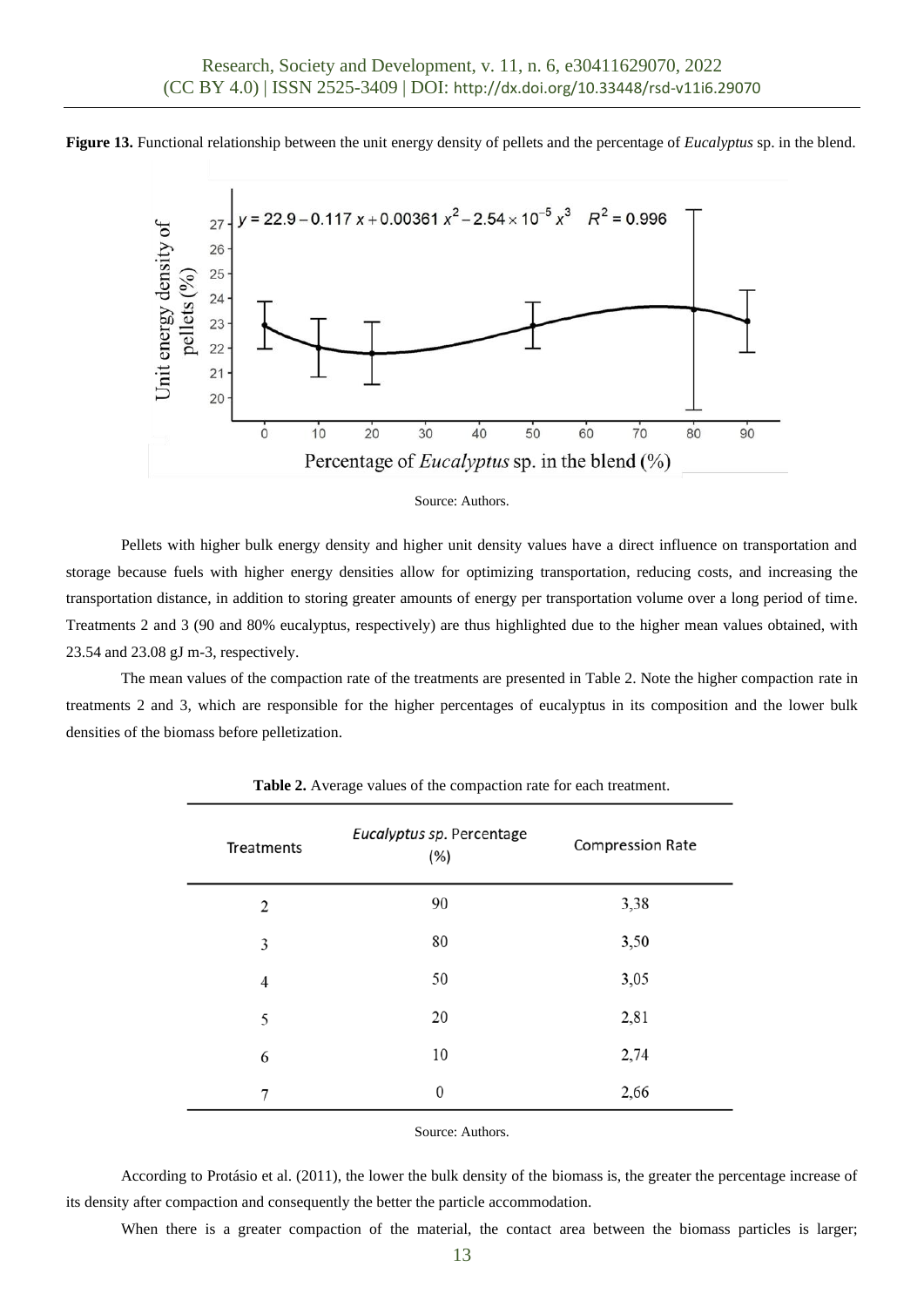consequently, the mass per unit volume increases, and in general, the pellets will have a greater mechanical strength (Zamorano et al., 2011; Pereira, 2014). This outcome is shown in Figures 14 and 15, which present the results of mechanical durability and hardness, respectively. The treatments responsible for the greatest durability and hardness are also the ones with the highest compaction rate.

**Figure 14.** Functional relationship between the mechanical durability of pellets and the percentage of *Eucalyptus* sp. in the blend.





**Figure 15.** Functional relationship between pellet hardness and percentage of *Eucalyptus* sp. in the blend.





Regarding the mechanical properties of the pellets produced, the fine content had no significant effect on the percentage of eucalyptus in the biomass blend. The mean value found in this item was 0.08%. All values found are lower than those specified by ISO 17225-2 (2013), which allows for up to 1% fines.

Durability indicates the integrity of the pellets during storage and transportation (Tumuluru, 2016). The results of the regression analysis (Figure 14) indicate that the mechanical durability behaved in a cubic manner. Note that the durability obtained for Treatment 3 (80% eucalyptus) was higher than Treatment 2 (90% eucalyptus), a fact that can be explained by the higher compaction rate and densities of this treatment.

According to Wongsiriamnuay and Tippayawon (2015), densification affects the properties and fuel quality, and the variables controlled during the process influence the density and durability of the product. High palletization temperatures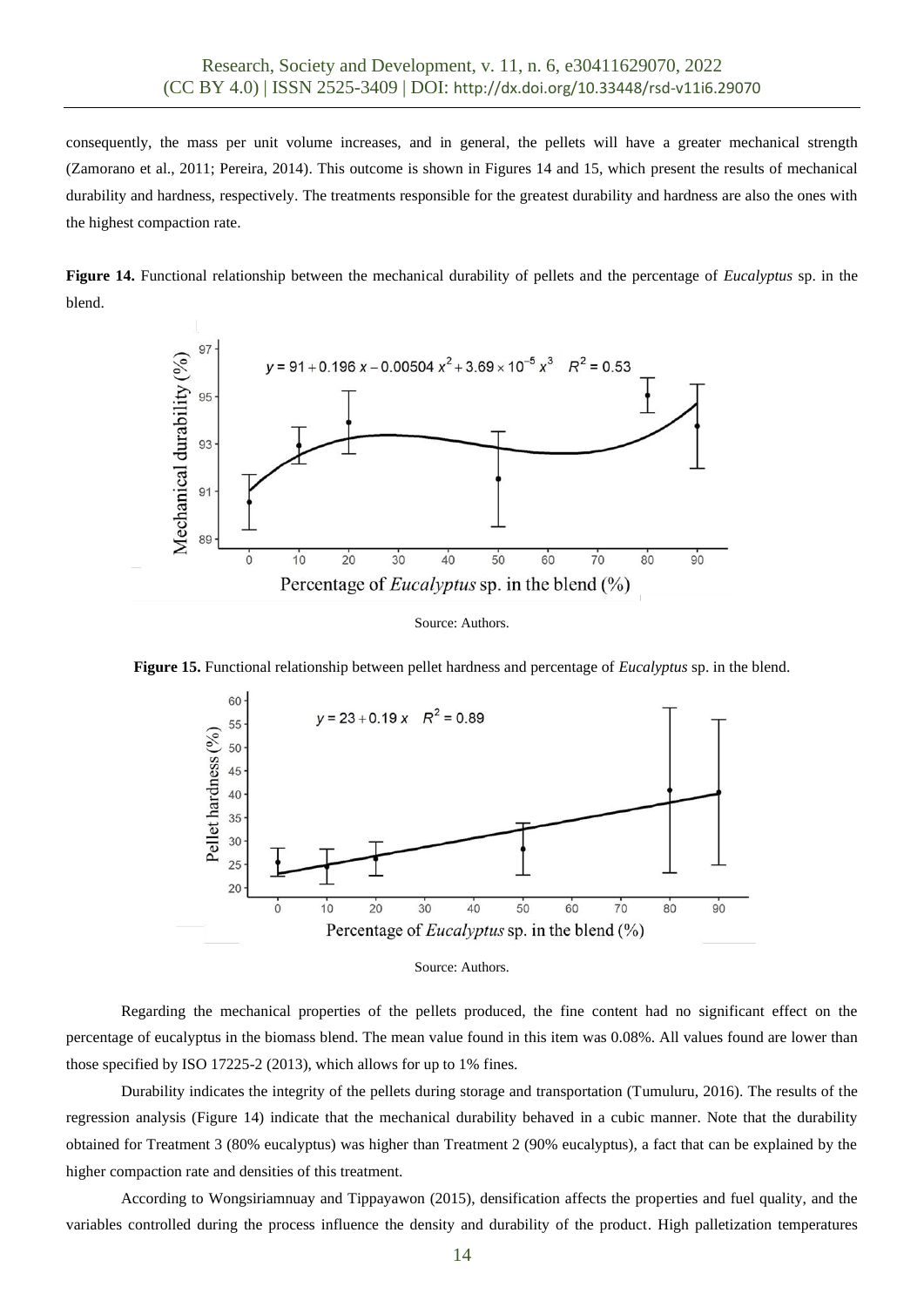provide greater durability to the densified material and require higher energy consumption and higher operating expenses.

The hardness is directly related to the bulk density of the pellets (Zamorano et al., 2011) and simulates compression due to the weight of the pellets themselves during storage or transportation. Note that the increase in the hardness (Figure 15) of the pellets due to the increase in the percentage of eucalyptus occurred linearly.

# **4. Conclusion**

The raw materials used proved to be suitable for producing pellets for export due to the stringent requirements of ash and chlorine contents, which represent a great obstacle for the use of certain biomasses.

The treatments with the highest percentage of eucalyptus presented the best results, mainly in terms of mechanical properties, with emphasis on Treatment 3, which presented the best performance in terms of density and mechanical characteristics, although no treatment was able to meet international standards regarding mechanical durability.

This demonstrates that eucalyptus pelletization requires some adjustments in the process and conditioning of the raw material, which we recommend being considered in future studies.

### **Acknowledgments**

The authors would like to thank the Madeira Science and Technology Program (UFLA, Brazil) for all support for this study, "Conselho Nacional de Desenvolvimento Científico e Tecnológico (CNPq)", "Coordenação de Aperfeiçoamento de Pessoal de Nível Superior (CAPES)" and "Fundação de Amparo à Pesquisa do Estado de Minas Gerais (FAPEMIG)" for the financial assistance to carry out the work, to the Wood Science and Technology Laboratory of the Federal University de Lavras (UFLA, Brazil) and the Wood Panels and Energy Laboratory (UFV, Brazil) for supporting the experimental work.

### **References**

American Society For Testing Materials. (2007). ASTM D1762-84: standard method for chemical analyses of wood charcoal. ASTM International.

American Society For Testing Materials. (2004). ASTM E711-87: standard test method for gross calorific value of refuse-derived fuel by the bomb calorimeter. Philadelphia: ASTM International.

Birdsey, R., Duffy, P., Smyth, C., Kurz, W. A., Dugan, A. J., & Houghton, R. (2018). Climate, economic, and environmental impacts of producing wood for bioenergy. *Environmental research letters*. 13 (5), 50201. 10.1088/1748-9326/aab9d5.

Carroll, J. P., & Finnan, J. (2012). Physical and chemical properties of pellets from energy crops and cereal straws. *Biosystems Engineering*, 112(2), 151-159. 10.1016/j.biosystemseng.2012.03.012.

Castellano, J. M., Gómez, M., Fernández, M., Esteban, L. S., & Carrasco, J. E. (2015). Study on the effects of raw materials composition and pelletization conditions on the quality and properties of pellets obtained from different woody and non woody biomasses. *Fuel*. 139, 629-636. 10.1016/j.fuel.2014.09.033.

Cavalett, O., Slettmo, S. N., & Cherubin, F. Energy and Environmental Aspects of Using Eucalyptus from Brazil for Energy and Transportation Services in Europe. *Sustainability*. 10(11), 4068. https://doi.org/10.3390/su10114068.

Cordero, T., Marquez, F., Rodriguez-Mirasol, J., & Rodriguez, J. J. (2018). Predicting heating values of lignocellulosics and carbonaceous materials from proximate analysis. *Fuel.* 11,1567-1571. https://doi.org/10.1016/S0016-2361(01)00034-5.

Demirbas, A. (2001). Relationships between lignin contents and heating values of biomass. *Energy Conversion and Management,* 2(2), 183-188. https://doi.org/10.1016/S0196-8904(00)00050-9.

Deutsches Institut Für Normung, D. I. N. (2010). DIN EN 14774-1: Determination of moisture content – Oven dry method – Part 1: Total moisture – Reference method. Berlin: CEN.

Deutsches Institut Für Normung, D. I. N. (2010). DIN EN 15210-1: Solid biofuels – Determination of mechanical durability of pellets and briquettes – Part 1: Pellets. Berlim: CEN.

Escobar, J. F. (2016) A produção sustentável de biomassa florestal para energia no brasil: o caso dos pellets de madeira. Tese (Doutorado em Ciências). Universidade de São Paulo, São Paulo. https://teses.usp.br/teses/disponiveis/106/106131/tde-23032017-171758/es.php.

EU. Directive 2016/0382. Directive Of The European Parliament and Of The Council on the promotion of the use of energy from renewable sources (recast). Brussels, COM, 2016. https://ec.europa.eu/energy/sites/ener/files/documents/1\_en\_act\_part1\_v7\_1.pdf.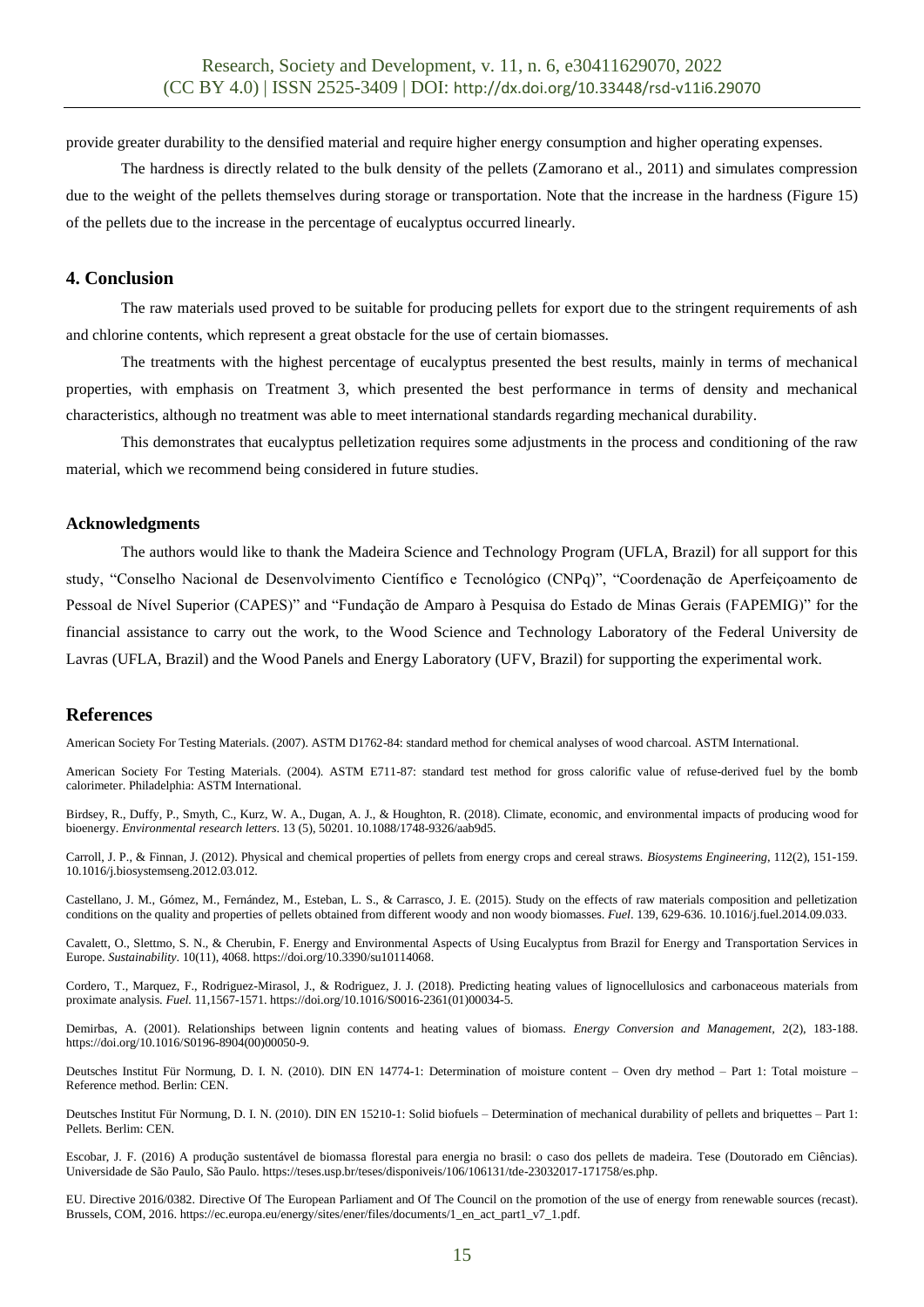Eufrade, H. D. J. J., Melo, R. X. D., Sartori, M. M. P., Guerra, S. P. S., & Ballarin, A.W. (2016). Sustainable use of eucalypt biomass grown on short rotation coppice for bioenergy. *Biomass and Bioenergy*. 90, 15-21. https://doi.org/10.1016/j.biombioe.2016.03.037.

Filbakk, T., Skjevrak, G., Hoibo, O., Dibdiakova, J., & Jirjis, R. (2011). The influence of storage and drying methods for Scots pine raw material on mechanical pellet properties and production parameters. *Fuel Processing Technology*. 92 (5), 871-878. https://doi.org/10.1016/j.fuproc.2010.12.001.

Filbakk, T., Jirjis, R., Nurmi, J., & Hoibo, O. (2011). The effect of bark content on quality parameters of Scots Pine (*Pinus sylvestris* L.) pellets. *Biomass and Bioenergy.* 35, 3342-3349. https://doi.org/10.1016/j.biombioe.2010.09.011.

Gillespie, G. D., Everard, C. D., Fawangan, C. C., & Mcdonnell, K. P. (2013). Prediction of quality parameters of biomass pellets from proximate and ultimate analysis. *Fuel.* 111, 771-777. https://doi.org/10.1016/j.fuel.2013.05.002.

Gominho, J., Lourenço, A., Miranda, I., & Pereira, H. (2012). Chemical and fuel properties of stumps biomass from *Eucalyptus globulus* plantations. *Industrial Crops and Products.* 39, 12-16. https://doi.org/10.1016/j.indcrop.2012.01.026.

Hansted, A. L. S., Nakashima, G. T., Martins, M. P., Yamamoto, H., & Yamaji, F. M. (2016). Comparative analyses of fast growing species in different moisture content for high quality solid fuel production. *Fuel* 184, 180-184. https://doi.org/10.1016/j.fuel.2016.06.071.

Kaliyan, N., & Morey, R. V. (2009). Factors affecting strength and durability of densified biomass products. *Biomass and Bioenergy*, 33(3), 337-359. https://doi.org/10.1016/j.biombioe.2008.08.005.

Kaliyan, N., & Morey, R. V. (2010). Natural binders and solid bridge type binding mechanisms in briquettes and pellets made from corn stover and switchgrass. *Bioresource Technology,* 101(3), 082-1090. https://doi.org/10.1016/j.biortech.2009.08.064.

Keene, W. C., A. A. P., Pszenny, J. M., & Galloway, H. (1986). Sea-salt corrections and interpretation of constituent ratios in marine precipitation. *Journal Geophysical Research.* 91(D6), 6647-6658. https://doi-org.ez26.periodicos.capes.gov.br/10.1029/JD091iD06p06647.

Larsson, S. H., Thyrel, M., Geladi, P., & Lestander, T. A. (2008). High quality biofuel pellet production from pre-compacted low density raw materials. *Bioresource Technology*, 99, 7176-7182. https://doi.org/10.1016/j.biortech.2007.12.065.

Li, Y., Liu, H. (2000). High-pressure densification of wood residues to form an upgraded fuel. *Biomass and Bioenergy,* 19, 177-186. https://doi.org/10.1016/S0961-9534(00)00026-X.

Maraver, A. G., Rodriguez, M. L., Serrano-Bernardo, F., Diaz, L. F., & Zamorano, M. (2015). Factors affecting the quality of pellets made from residual biomass of olive trees. *Fuel Processing Technology.* 129, 1-7. https://doi.org/10.1016/j.fuproc.2014.08.018.

Mello, W. Z. (2001). Precipitation chemistry in the coast of the Metropolitan Region of Rio de Janeiro. Brazil. *Environmental Pollution*. 114, 35-242. https://doi.org/10.1016/S0269-7491(00)00209-8.

Monedero, E., Portero, H., & Lapuerta, M. (2015). Pellet blends of poplar and pine sawdust: Effects of material composition, additive, moisture content and compression die on pellet quality. *Fuel Processing Technology*. 132, 15-23. https://doi.org/10.1016/j.fuproc.2014.12.013.

Moon, C., Sung, Y., Ahn, S., Kim, T., Choi, G., & Kim, D. (2013). Effect of blending ratio on combustion performance in blends of biomass and coals of different ranks. *Experimental Thermal and Fluid Science.* 47, 232-240. https://doi.org/10.1016/j.expthermflusci.2013.01.019.

Obernberger, I., & Thek, G. (2010). The pellet handbook: the production and thermal utilization of biomass pellet. *Freedom Collection Journals.* 90 (10), 3122-3122. https://doi.org/10.1016/j.fuel.2011.04.034.

Paula, L. E. R. et al. (2011). Characterization of residues from plant biomass for use in energy generation. Cerne, Lavras, 17(2), 237-246. https://wwwcabdirect.ez26.periodicos.capes.gov.br/cabdirect/FullTextPDF/2011/20113257004.pdf.

Pereira, B. L. (2014). Propriedades de pellets de diferentes biomassas para fins energéticos. Tese (Doutorado em Engenharia Florestal) – Universidade Federal de Viçosa, Viçosa. https://www.locus.ufv.br/bitstream/123456789/6843/1/texto%20completo.pdf.

Pereira, B. L. C., Carneiro, A. C. O., Carvalho, A. M. M. L., Vital, B. R., Oliveira, A. C., & Canal, W. D. (2016). Influência da adição de lignina kraft nas propriedades de pellets de eucalipto. *Floresta*, 46(2), 235-242. 10.5380/rf.v46i2.44936.

Poddar, S. et al. (2014). Effect of compression pressure on lignocellulosic biomass pellet to improve fuel properties: higher heating value. *Fuel*. 131, 43-48. https://doi.org/10.1016/j.fuel.2014.04.061.

Protásio, T. P., Alves, I. C. N., Trugilho, P. F., Silva, V. O., & Baliza, A. E. R. (2011). Compactação de biomassa vegetal visando à produção de biocombustíveis sólidos. *Pesquisa Florestal Brasileira.* 31(68), 273-283. https://doi.org/10.4336/2011.pfb.31.68.273.

Protásio, T. P., Trugilho, P. F., Siqueira, H. F., Melo, I. C. N. A., Andrade, C. R., & Guimarães, J. B. J. (2015). Caracterização energética de pellets in natura e torrificados produzidos com madeira residual de Pinus. *Pesquisa Florestal Brasileira,* 35(84), 435-442. https://doi.org/10.4336/2015.pfb.35.84.843.

R Core Team (2018). R: A language and environment for statistical computing. R Foundation for Statistical Computing, Vienna, Austria. https://www.Rproject.org/.

Riley, J. P., Chester, R. (1971). Introduction to marine chemistry. Academic Press, London and New York. 465. 10.1016/0160-9327(72)90020-8.

Ríos-Badrán, I.M., Luzardo-Ocampo, I., García-Trejo, J.F., & Santos-Cruz, J., Gutiérrez-Antonio, C. (2020). Production and characterization of fuel pellets from rice husk and wheat straw. *Renewable Energy.* 145, 500-507. https://doi-org.ez26.periodicos.capes.gov.br/10.1016/j.renene.2019.06.048

Samuelsson, R., Larsson, S. H., Thyrel, M., & Lestander, T. A. (2012). Moisture content and storage time influence the binding mechanisms in biofuel wood pellets. *Applied Energy.* 109-115. https://doi.org/10.1016/j.apenergy.2012.05.004.